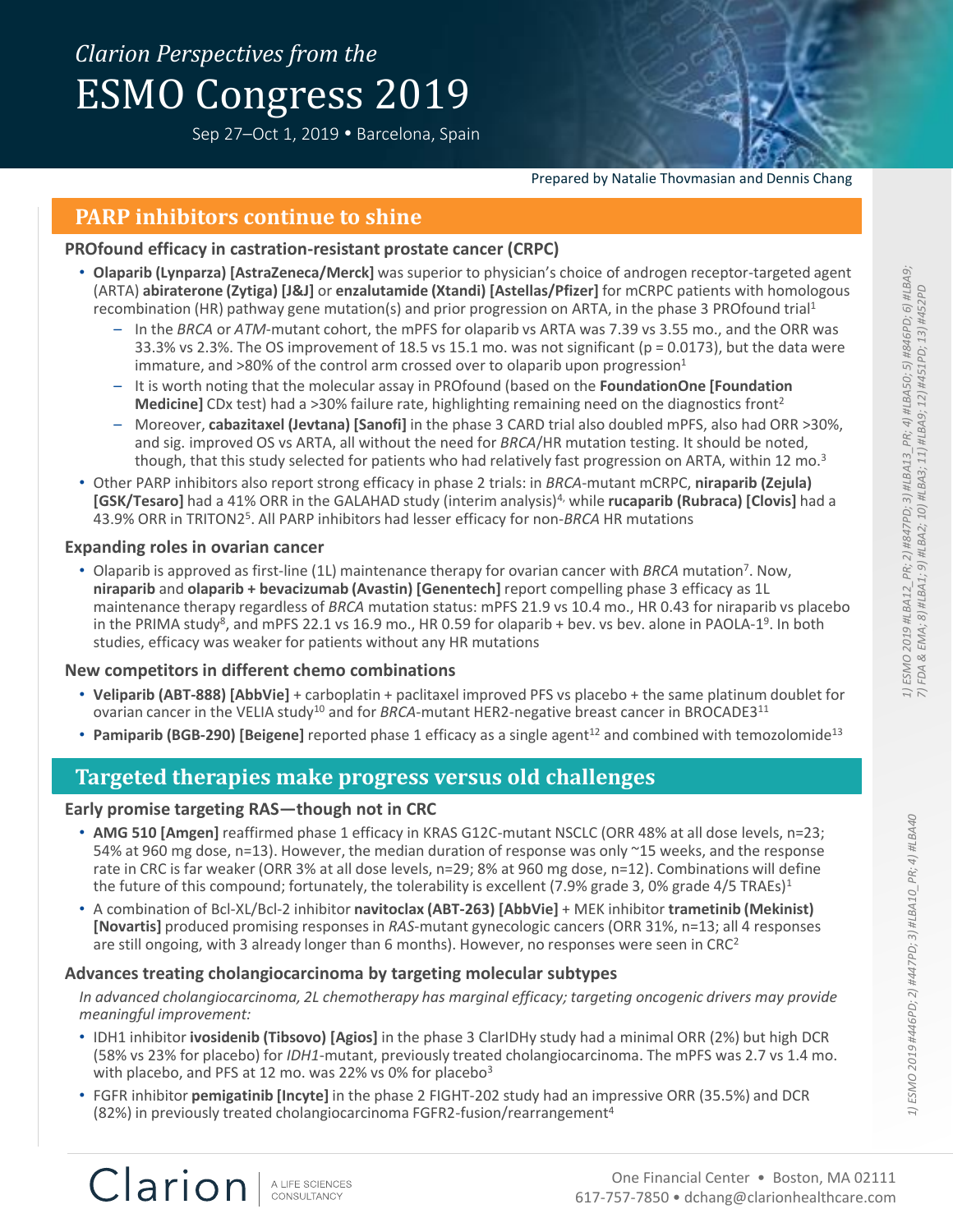# *Clarion Perspectives from the* ESMO Congress 2019

Sep 27-Oct 1, 2019 · Barcelona, Spain



## **Anti-PD(L)1 immunotherapy continues to move earlier**

### **Immunotherapy in the neoadjuvant/adjuvant settings**

- For stage IIA–IIIB triple-negative breast cancer (TNBC) patients, **pembrolizumab (Keytruda) [Merck]** combined with standard neoadjuvant chemo sig. improved the pCR rate vs for placebo + chemo: 64.8% vs 51.2% in the phase 3 Keynote-522 trial. Pembro was continued as single-agent adjuvant therapy post-surgery; survival data remain immature, but there is a favorable trend for event-free survival even at 18 months (HR=0.63)<sup>1</sup>
- For stage IIIB–IVM1a melanoma, neoadjuvant **talimogene laherparepvec (Imlygic or T-VEC) [Amgen]** produced a pCR rate of 17.1%, and sig. improved relapse-free survival (RFS) and OS vs surgery alone: after correcting for a high rate of unresectable patients, 2-year RFS was 50.5% vs 30.2%, HR=0.66; 2-year OS was 88.9% vs 77.4%, HR=0.49<sup>2</sup> . However, T-VEC faces formidable competition from neoadjuvant **nivolumab (Opdivo) + ipilimumab**  (Yervoy) [BMS] which produces a pCR rate of 65–80%<sup>3</sup>, 3-year RFS of 80%, and 3-year OS of 90%<sup>4</sup>. Nivo + ipi is also strongly efficacious in the adjuvant setting, with 2-year RFS of 70%<sup>5</sup>, and 3-year OS of 70%<sup>4</sup>
- For resectable stage III/IV cutaneous squamous cell carcinoma, **cemiplimab (Libtayo) [Sanofi/Regeneron]**, already approved in the advanced/metastatic setting, reports a pCR rate of 55% (n=20) as neoadjuvant therapy<sup>6</sup>

## **First immunotherapies for first-line treatment in non-MSI-high GI cancers**

- For 1L hepatocellular carcinoma (HCC), **nivolumab** was tested versus standard-of-care **sorafenib (Nexavar) [Bayer]** in Checkmate 459. Nivo did not meet the predefined statistical significance threshold, but nevertheless seems to provide clinically meaningful benefit over sorafenib: ORR 15% vs 7%, 2-year PFS 14% vs 6%, mOS 16.4 vs 14.7 mo.<sup>7</sup> In the GO30140 study, atezolizumab (Tecentriq) [Genentech] + bevacizumab showed an ORR of 36% (n=104), mPFS of 7.3 mo., and mOS of 17.1 mo., comparing very favorably to historical controls<sup>8</sup>
- For 1L esophageal squamous cell carcinoma, **nivolumab** had superior OS to chemo in the phase 3 ATTRACTION-3 study: mOS 10.9 vs 8.4 mo., HR 0.77, p=0.019. However, both ORR and mPFS were numerically worse. Given the unmet need and the superior safety profile of nivo, it is likely nivo will still become a 1L option<sup>9</sup>

### **New first-line I-O + chemo options**

- For extensive-stage, small-cell lung cancer (ES-SCLC): **durvalumab (Imfinzi) [AstraZeneca]** + etoposide + platinum chemo was superior to chemo alone in the phase 3 CASPIAN study: mOS 13.0 vs 10.3 mo., HR=0.73<sup>10</sup>. This regimen will be competitive with the approved **atezo** + etoposide + carboplatin combination, which has mOS 12.3 vs 10.3 mo. for chemo alone, HR = 0.76, in IMpower133 $^{11}$
- For urothelial bladder: **atezolizumab** + gemcitabine + platinum has superior PFS to placebo + chemo: mPFS 8.2 vs 6.3 mo., HR=0.82, p=0.007. OS shows a favorable trend but is not yet mature. The study population included both cisplatin-eligible and ineligible patients<sup>12</sup>

## **TMB or not TMB?**

Clarion

## **In NSCLC, TMB might be predictive for anti-PD(L)1 monotherapy, but not for I-O combinations**

- For **pembro** monotherapy in a pooled analysis, higher TMB levels seem to be predictive of clinical response<sup>1</sup>
- For **atezo** monotherapy in the B-F1RST study, blood-based TMB was associated with higher response rates, but due to the lack of a control arm, it is unclear whether it was predictive or prognostic<sup>2</sup>
- TMB lacked utility for first-line treatment with **pembro** + chemo3,4 or with **nivo + ipi**<sup>5</sup>

## **TMB may still define immunotherapy-responsive populations in diverse solid tumors**

- In basket study Keynote-158, **pembro** efficacy is higher for TMB-high (≥10 mutations/Mb, assessed using FoundationOne CDx) than TMB-low, across diverse tumor types: ORR 30.3% vs 6.7%, 2-yr PFS 18.9% vs 6.5%<sup>6</sup>
- This study is consistent with previous reports on the predictive potential of TMB for ICI, for example from MSKCC (using MSK-IMPACT)<sup>7</sup> and UC San Diego (in partnership with Foundation Medicine)<sup>8</sup>

### **Next steps**

• It seems that to make TMB a practical companion diagnostic for immunotherapy, we need to harmonize the assays, define the right cut-points for different tumor types, and combine with other I-O biomarkers